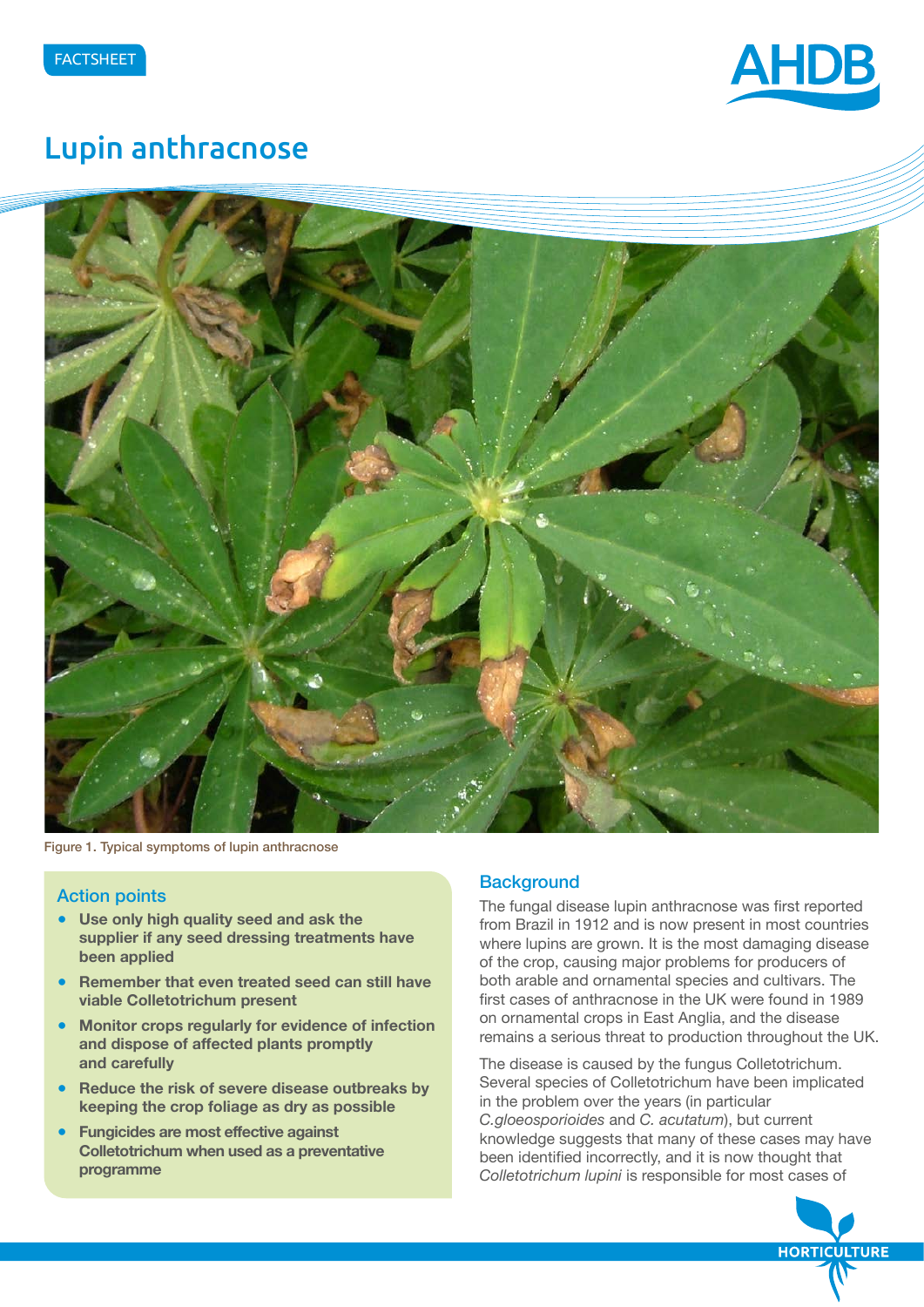lupin anthracnose worldwide. As a result of the confusion over the identity of the pathogen, the precise host range of the fungus is still unclear.

Little research has been conducted into anthracnose on ornamental lupins (predominantly hybrids such as the 'Gallery' and 'Russell' series, with *L. polyphyllus* as part of their parentage). However, the disease can devastate yields of arable lupins (*L. albus*, *L. angustifolius* and *L. luteus*, grown as protein or forage crops) and there has been extensive research into the disease on arable crops, particularly in Australia, which is responsible for over two-thirds of the world's production.

## Sources and spread

Much of the information provided in this section has been obtained from research into anthracnose on arable lupin crops in countries such as Australia and Germany.

The anthracnose fungus is seedborne, and infected seed is the most important source of disease outbreaks. Low levels of seed infection can lead to severe outbreaks under suitable environmental conditions (a 30% yield loss in arable lupins has been recorded from one infected seed in one thousand). Colletotrichum can remain viable on lupin seed for at least two years, possibly longer, and may be present either as an external contaminant or as a more deep-seated internal infection.

The pink or orange spore masses that develop on affected plant tissue contain large numbers of asexual spores (conidia). These are dispersed by water splash (created by rainfall or overhead irrigation) and in most cases can only spread the disease over distances of a few metres. However, spread of more than 100 metres has been documented where high winds and water splash combine to create an 'aerosol' of spore-carrying water droplets.

At least four hours of surface moisture is needed for spores to germinate and infect the plant, and longer periods of wetness are likely to lead to greater infection. Disease development is favoured by warm conditions; leaves inoculated with spores of *C. lupini* (six hours of leaf wetness provided immediately after inoculation) developed spore-producing lesions after fifteen days if maintained at 12°C but after only seven days when kept at 24°C.

In arable crops, the fungus is unable to survive on plant debris for more than a few weeks, particularly during the winter months, when a combination of high rainfall and low temperatures reduces its viability. It is not known with certainty how long it may be able to persist on plant debris on a nursery. For example, if infected plants have been grown under protection, conditions are likely to be drier and warmer than those experienced by outdoor crops, which could extend the survival period.

Information on alternative hosts is very limited, due to the confusion over the identity of the Colletotrichum species involved. There are very few records of *C. lupini* from plants other than lupin, suggesting that the pathogen is fairly host-specific. Cross-infection testing of Colletotrichum isolates derived from anthracnose-affected lupins showed that limited infection of related plants such as peas, sweet peas, trefoil and vetch was possible, together with a few unrelated plants such as Bergenia and stinging nettle.

## **Symptoms**

Plants can show symptoms at any time from seedling emergence onwards. Seedlings may develop symptoms on the roots, cotyledons, true leaves or stems. However, severe symptoms frequently develop much later in the production process, often on mature plants that are close to marketing. Affected plants develop areas of dead tissue (necrotic lesions) on above-ground parts. On leaves, these can take the form of brown leaf spots (Figure 1) or more extensive lesions on leaf blades and/or petioles, often leading to twisting. Where petioles are affected by multiple lesions, they sometimes develop a characteristic 'corkscrew' symptom (Figure 2). If part of the petiole is completely decayed, then the area above, including the leaf blade, may be lost to leave a stump.



Figure 2. 'Corkscrewing' of petioles due to multiple lesions

Stems are also affected, with lesions often developing at the leaf nodes or at points where the stem branches out to form flower stalks. Cracking or splitting may occur at the site of infection, and severe or multiple lesions can lead to twisting of the stem or to complete stem collapse. Under wet or very humid conditions, salmon-pink or orange-coloured spore masses develop on the surface of the lesions (Figure 3). Seed pods can be attacked, leading to infection of the seeds (which sometimes shrivel or become malformed with brown lesions but are often symptomless).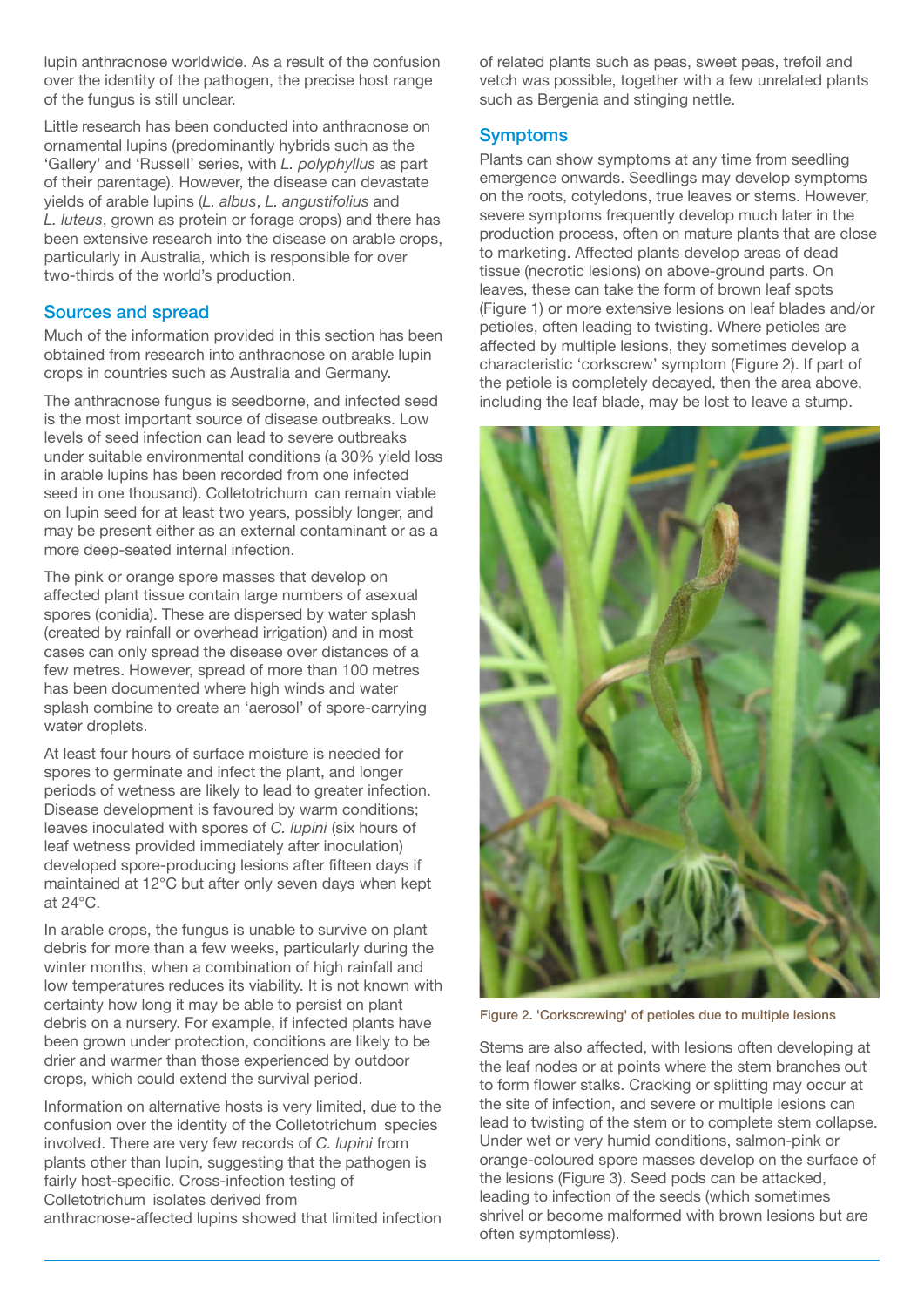

Figure 3. Lesion with salmon-pink spore masses (some visible within circled area)

# Disease management

#### Seed health

Seed health is critical, so ensure that only high-quality seed is used. Tests for Colletotrichum on lupin seed are available from seed-testing laboratories such as those of Fera (0300 100 0321) and NIAB (01233 342200). Seed companies may supply lupin seed that has been treated in some way; this often takes the form of fungicide dressings, but heat-treated seed is also available. Ensure that information about the treatment applied is obtained from the seed company used. While the treatments will reduce the risk, none of them can guarantee freedom from Colletotrichum, so the disease management measures listed below are still extremely important for the production of healthy crops.

## Cultural practices

Cultural measures that can be adopted on the nursery include:

- Control leaf wetness and humidity; closely spaced plants in conditions of high humidity with overhead irrigation are most at risk. To avoid this:
	- Space plants as widely as economically possible
	- Consider using sub-irrigation systems, if circumstances allow
	- Do not use overhead irrigation in the evening or at night
	- Ventilate growing structures as freely as possible
- Regularly monitor the crop so that any outbreaks are spotted and dealt with as soon as possible
- Dispose of affected plants carefully to avoid spreading contaminated debris
- Consider moving the areas of production for lupins regularly so that new crops are less likely to come into contact with debris
- Avoid overly lush, soft growth, which will be more prone to infection
- Avoid, if possible, the most susceptible cultivars
- Maintain good control of weeds, particularly leguminous species
- Have a thorough end of crop clean-up to remove all debris from standing areas; disinfect standing areas if infection occurred in the crop

#### Chemical control

There are currently no fungicide seed dressing treatments with activity against anthracnose approved for use on lupin seed in the UK. However, other fungicide products could potentially have been applied to seed imported from overseas. Enquire as to which treatments have been applied – it is worth taking this into account when considering the fungicides to use on the growing crop (for example, to reduce the risk of potential fungicide resistance problems).

Much of the information on fungicide efficacy against anthracnose has come from work carried out overseas (predominantly in Australia and Germany) on arable lupin crops. Several of the most effective active ingredients identified in these trials are available to UK growers of ornamental lupin crops, but it should be borne in mind that products available in the UK could be different formulations, concentrations or mixtures of the active ingredient(s) to those used and evaluated overseas. A trial carried out into the control of anthracnose on ornamental lupins in the UK as part of a BASIS project in 2012 has also provided valuable information, although the results were not statistically analysed.

Information on fungicides available to UK growers of ornamental lupin crops, containing active ingredients that have proved effective against lupin anthracnose, is presented in Table 1. In many cases, the products do not have approval or label recommendations for use on ornamental crops, but they can be used under an Extension of Authorisation for Minor Use (EAMU) or via the Long Term Arrangements for Extension of Use (LTAEU); in all cases of off-label use, treatment is at the grower's own risk. There may also be restrictions on the crop situation (for example, application to outdoor or protected crops only, use on container-grown plants only) and the number of treatments permitted per crop or year. Ensure that a range of products from different chemical groups is used whenever possible to reduce the risk of fungicide resistance. Always try the product on a small number of plants first if it has not been used previously on either lupins or on a specific lupin cultivar.

In summary, fungicides are far more effective against Colletotrichum when used as protectants; little in the way of effective eradicant activity has been demonstrated. There are some conflicting results between the various trials, but Amistar (azoxystrobin) has performed consistently well. Other active ingredients noted as being effective in one or more of the trials include: Bravo 500 (chlorothalonil), Cercobin WG (thiophanate-methyl – applied as a growing media drench or incorporation), Folicur (tebuconazole), Signum (pyraclostrobin + boscalid) and Switch (cyprodinil + fludioxonil).